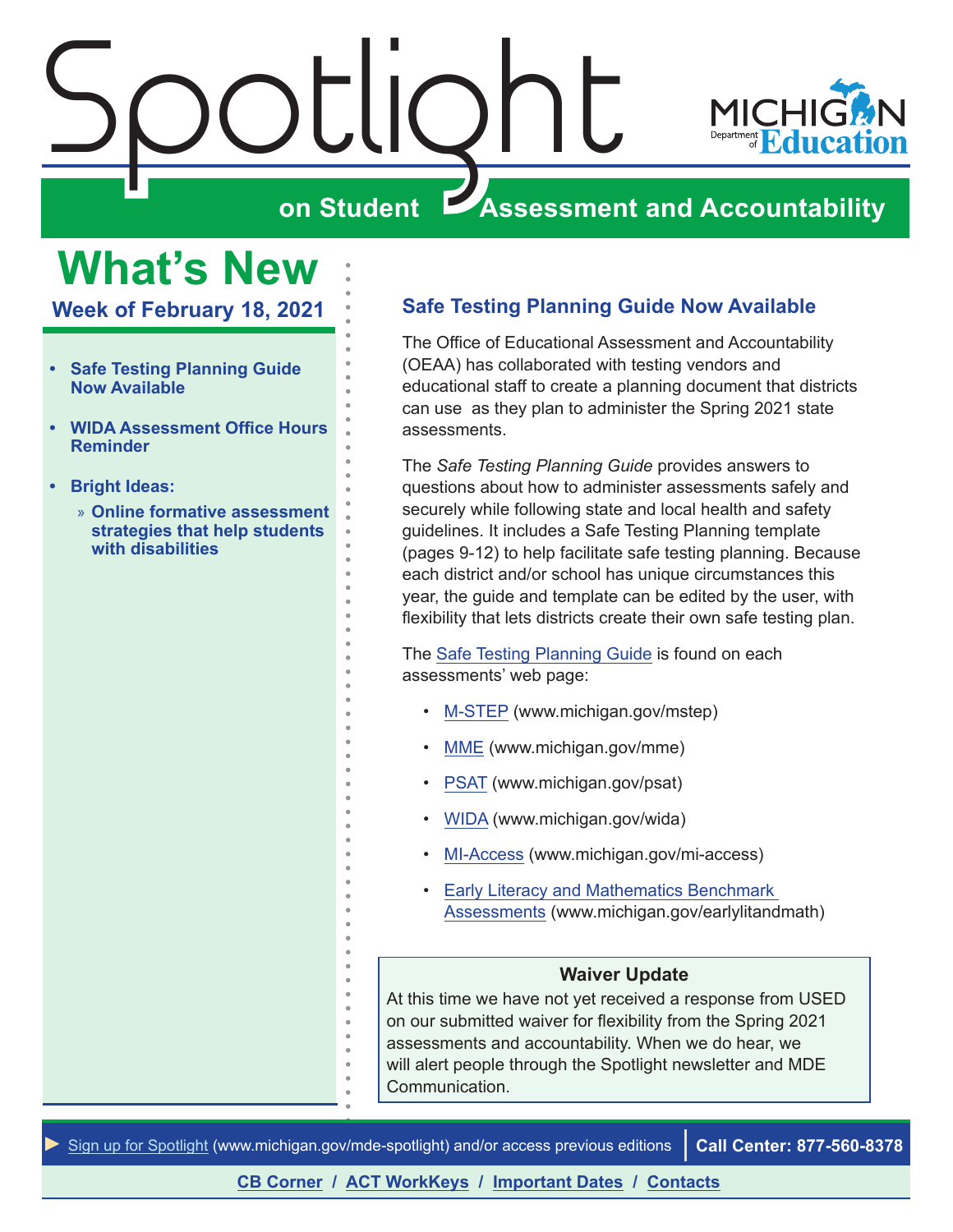# <span id="page-1-0"></span>Spotlight **on Student Assessment and Accountability** February 18, 2021

#### **WIDA Assessment Office Hours Reminder**

Educators are reminded that the WIDA Assessment Office Hours will continue throughout the remainder of the testing window. The online virtual office hours are scheduled for the following Wednesdays from 3:00–3:30 p.m. The same Zoom link is used for each meeting.

- March 3, 10, 17, and 24
- April 7

[Zoom Link](https://msu.zoom.us/j/97649484974) (https://msu.zoom.us/j/97649484974)

**Call Center: 877-560-8378** (select appropriate option) for assistance with assessment or accountability issues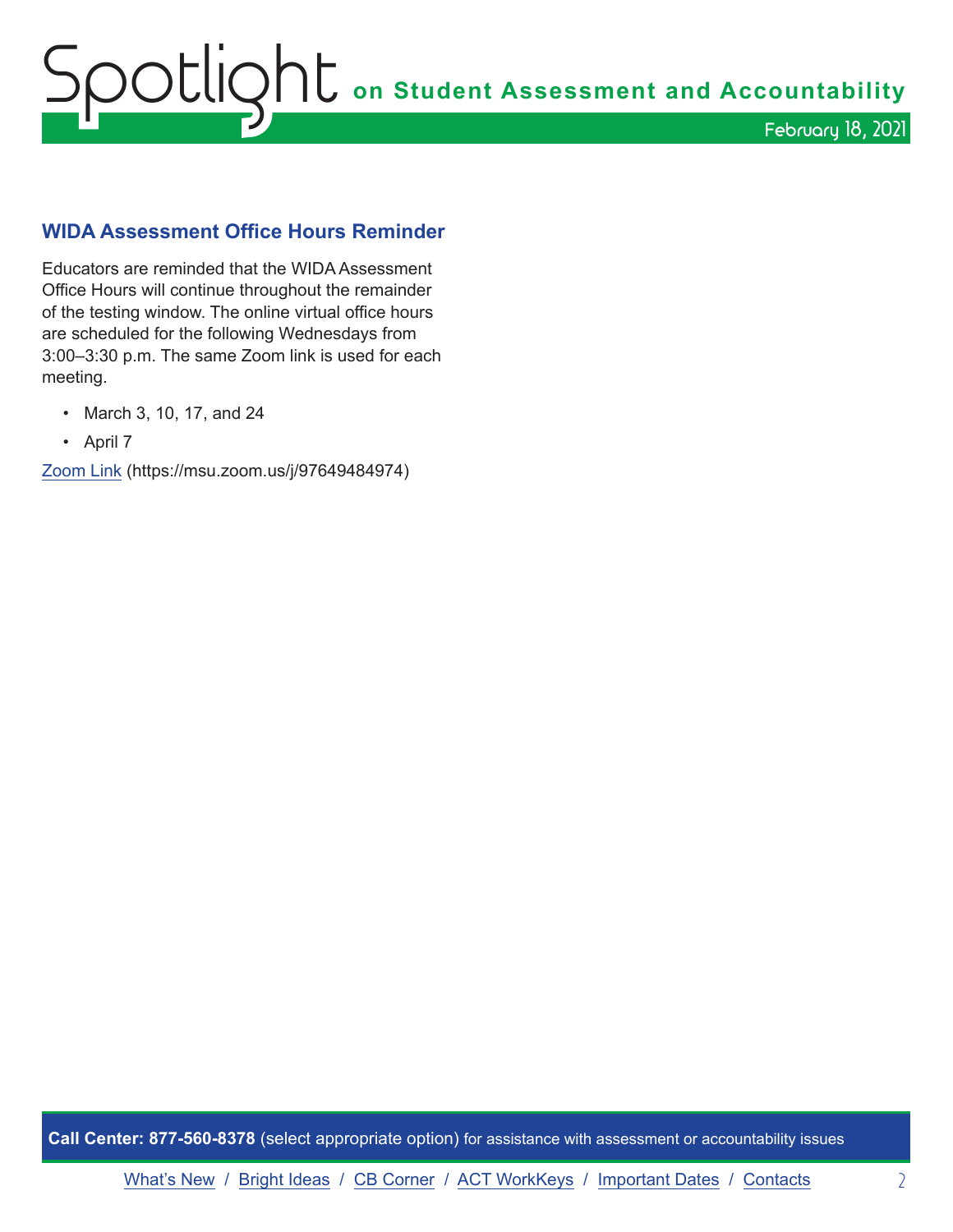**C** on Student Assessment and Accountability

February 18, 2021

<span id="page-2-0"></span>Bright Ideas

**Tips and strategies for putting assessment literate practice to work in the context of remote, online, or hybrid learning models.**

#### **Online formative assessment strategies that help students with disabilities**

Using the formative assessment process is important for all kinds of learning. But it can be especially important for distance learning, which students sometimes see as an endless "to-do" list with no particular goal in mind. Effective formative assessment can improve learning for all students, and it is particularly helpful for students with disabilities.



Formative assessment helps to focus students on three important questions:

- 1. Where am I going? (What is my learning target?)
- 2. What do I understand now? (What evidence do I have of my learning?)

3. How do I get closer to the learning target? (Am I using formative feedback to make adjustments and set goals?)

Formative learning is important for students with disabilities because its elements correspond with the process of self-regulated learning. It also helps students gain confidence in their ability to learn content they find difficult, by helping them envision what successful learning looks like.

Many formative assessment strategies can be used to fuel the learning cycle, and most can be easily adapted for distance learning. Assessment expert Susan Brookhart<sup>1</sup> recommends five strategies as first steps for getting started. These strategies are explained in more detail and expanded upon even more in the resources listed at the end of this article.

#### **Strategy 1: Establish and communicate clear learning targets**

A learning target is a statement of what students will learn in a lesson. Targets are often coupled with student performance expectations and a set of "lookfors" that describe what successful learning looks like. Without a clear learning target and success criteria, performance tasks in an online learning platform may turn into a meaningless "check-list" of activities. It's helpful to explain why the day's learning target is

**Call Center: 877-560-8378** (select appropriate option) for assistance with assessment or accountability issues

<sup>1</sup> Brookhart, S. (2020, May). Five formative assessment strategies to improve distance learning outcomes for students with disabilities (NCEO Brief #20). National Center on Educational Outcomes.

*<sup>(</sup>Continued on next page)*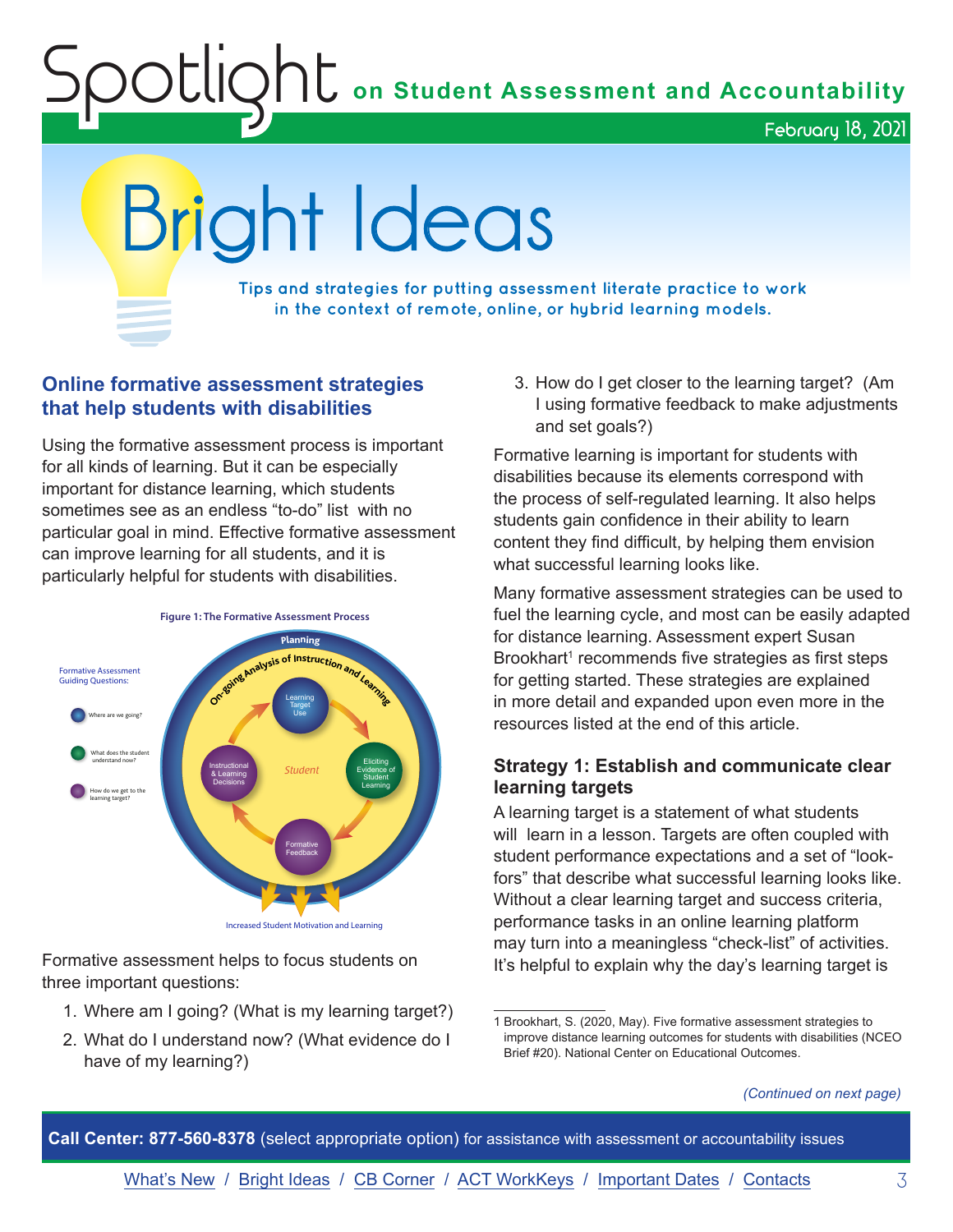# Spotlight **on Student Assessment and Accountability**

February 18, 2021

important, how what the student learned yesterday prepared them for today's lesson, and how today's learning will help them tomorrow and beyond.

#### **Strategy 2: Establish and communicate clear criteria for success**

Success criteria give students specific things to look for in their work. The criteria are how students—and teachers—know they are making progress toward a learning target. Success criteria describe the qualities that should be noticed in student work—they are not scores or grades. Clear success criteria also can ensure parents and caregivers who help from home stay focused on their student's *learning,* as opposed to just "getting things right." When possible, show students examples of student work, and ask them to reflect on why some are closer to meeting the success criteria than others before they start their own work.

#### **Strategy 3: Build in opportunities for student self-assessment based on criteria**

Whenever possible, incorporate self-assessment and student questioning into online lessons. Teachers can:

- format success criteria into tools students can use as they do their assignments (bullet list, checklist, or simple rubric)
- create reflection steps in assignment directions where students can use the tool(s)
- use success criteria to create self-checking quizzes or smart flashcards for students to use for self-assessment
- include a "mid-point reflection" in a documentbased lesson or include pause points in a video or slide lesson

• use some "checking for understanding" strategies (If learning in a live "synchronous" session)

#### **Strategy 4: Give brief, clear, actionable feedback based on the criteria**

Feedback is more important than ever for students who are working alone, with parents or caregivers, or in small groups within an online learning platform. It helps students move along in the formative learning cycle toward a learning goal. Feedback can be brief, but it is most helpful when it is precise and when it references the success criteria. For example, point out one criterion toward which a student made progress, and then identify another criterion where the student could improve. If the online learning platform supports it, provide some feedback in a dialogue with students.

#### **Strategy 5: Give students opportunities to revise assignments or re-do similar assignments**

Feedback is most useful when students can *use* it to adjust their learning and move along the formative learning cycle. These opportunities should be a planned part of instruction. Online learning may have an advantage over face-to-face learning here because much of the work is done asynchronously (away from live instruction) and is independent of how other students are spending their time. Here are some ideas to try:

- Build at least one feedback-and-revision cycle into assignment directions.
- Assign a few additional similar problems and let the student use feedback as a guide.

*(Continued on next page)*

**Call Center: 877-560-8378** (select appropriate option) for assistance with assessment or accountability issues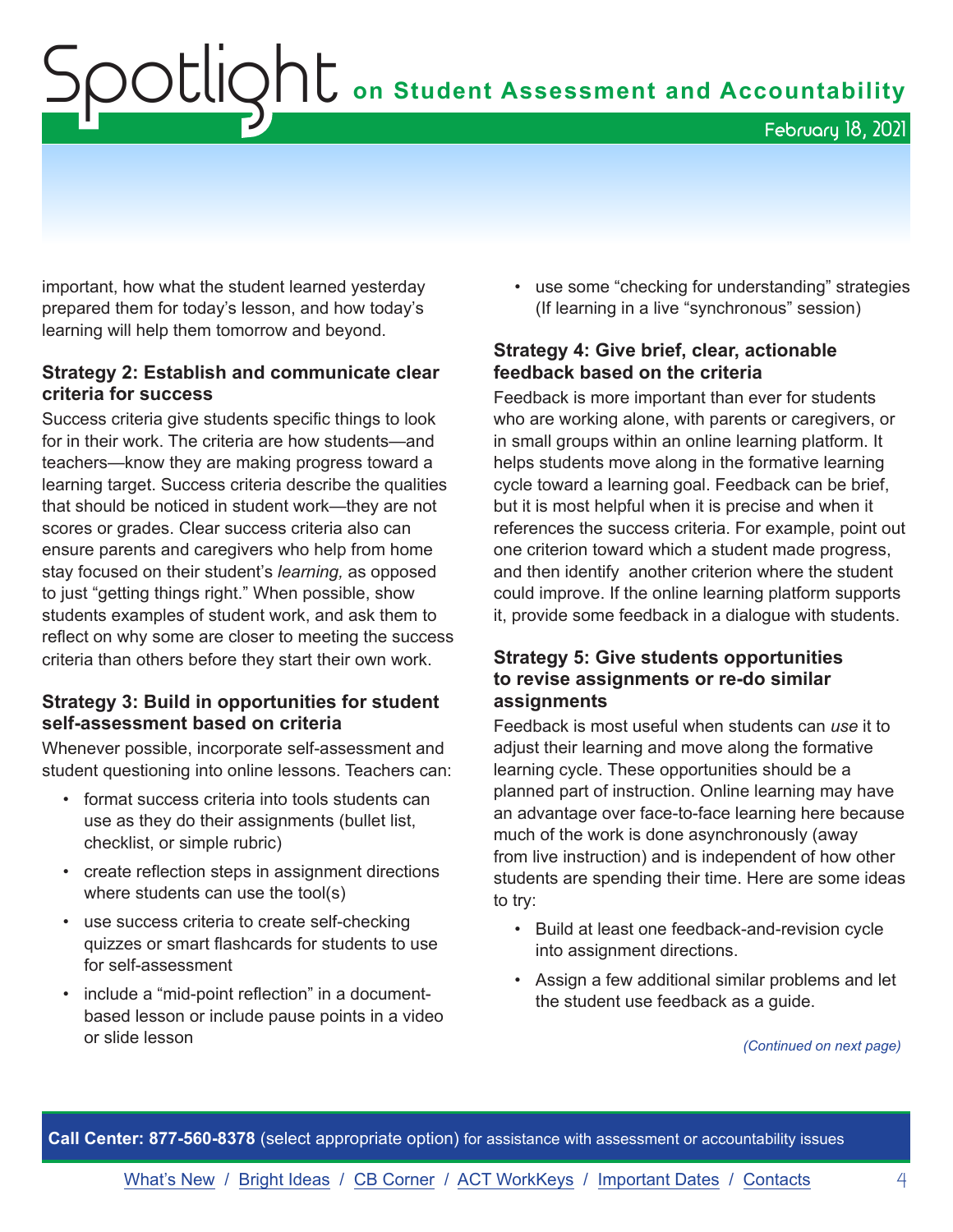# Spotlight on Student Assessment and Accountability February 18, 2021

• Add a reflection question that asks what the student did differently the second time they tackled the assignment.

Again, these strategies offer only a beginning, but they are critical when starting to use the formative assessment process during online learning. Students with disabilities, like all students, should know *where* they are going, *what* they know now, and *how* to move forward. Because formative assessment strategies emphasize *student understanding* of their learning, they can help address the "get-it-done" mentality some students bring to online learning.

### Explore More On This Topic

Upcoming webinar with Susan Brookhart: **April 21, 2021, 2–5 p.m.** (offered at no cost by the Assessment Learning Network):

• [Formative Assessment Strategies that Improve Distance Learning Outcomes for Students with Disabilities](https://www.michiganassessmentconsortium.org/event/formative-assessment-strategies-that-improve-distance-learning-outcomes-for-students-with-disabilities/)

#### **Online documents:**

- [Five Formative Assessment Strategies to Improve Distance Learning Outcomes for Students with](https://www.michiganassessmentconsortium.org/wp-content/uploads/NCEO-Brief-20.pdf)  [Disabilities](https://www.michiganassessmentconsortium.org/wp-content/uploads/NCEO-Brief-20.pdf), NCEO Brief Number 20, May 2020
- [Formative Assessment for Students with Disabilities](https://ccsso.org/sites/default/files/2017-12/Formative_Assessment_for_Students_with_Disabilities.pdf), Council of Chief State School Officers, 2017
- [Learning Point: What are learning targets?](https://www.michiganassessmentconsortium.org/wp-content/uploads/2019_January_LEARNING_TARGET_USE_FAME-3.pdf)
- [Learning Point: What is formative feedback? Why is feedback from the teacher important?](https://www.michiganassessmentconsortium.org/wp-content/uploads/LP-FORMATIVE-FEEDBACK-1.pdf)

**Call Center: 877-560-8378** (select appropriate option) for assistance with assessment or accountability issues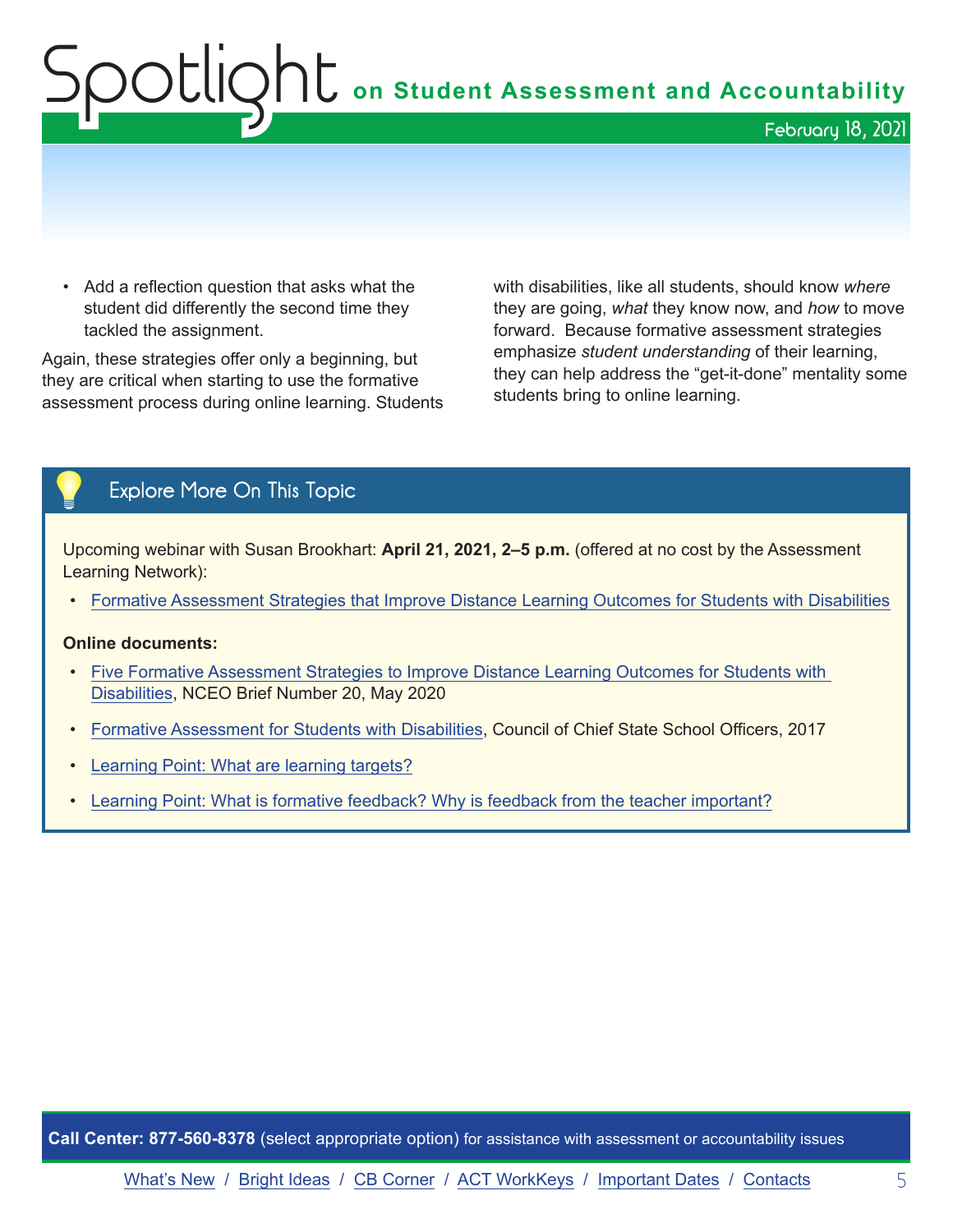OUIONU on Student Assessment and Accountability

February 18, 2021

## **CB** College Board Corner

<span id="page-5-0"></span>*Information on SAT*®*, PSAT*™ *8/9, and PSAT*™*10 provided by the College Board*

#### **Questions about Spring SAT, PSAT 8/9, or PSAT 10?**

- Call the Michigan Educator Hotline: 866-870-3127 (select Option 1)
- Email: [michiganadministratorsupport@](mailto:michiganadministratorsupport%40collegeboard.org?subject=) [collegeboard.org](mailto:michiganadministratorsupport%40collegeboard.org?subject=)

## **WHAT'S NEW**

#### **Missed the Pre-ID Deadline?**

Students who were not pre-identified on the Office of Educational Assessment and Accountibility (OEAA) Secure Site by 5 p.m., February 17, must still be preidentified on the OEAA Secure Site. Also, schools will have to print barcode labels for those students from the OEAA Secure Site.

Standard test materials will be shipped based on the number of students pre-identified by the deadline. A 10-percent overage will be automatically sent to schools to account to meet the demand based on changes in enrollment. Accommodated test materials will be shipped automatically to public and nonpublic schools based on student approvals in SSD Online.

For information on how to Pre-ID students and how to print labels, refer to the [Secure Site Training web](http://www.michigan.gov/securesitetraining)  [page](http://www.michigan.gov/securesitetraining) (www.michigan.gov/securesitetraining).

All paper/pencil answer documents must be returned with a student barcode label that was either provided by College Board or printed from the OEAA Secure Site. If an answer document is returned without a student barcode label, the test may not be scored, or may be attributed to the incorrect student/school.

## **REMINDERS**

#### **Upcoming Deadlines**

#### **February 22, 2021**

- Deadline to request state-allowed accommodations and English learner extended time support in SSD Online for SAT with Essay, PSAT 10, and PSAT 8/9
- Deadline for requests to enter or change College Board-approved accommodations for SAT with Essay, PSAT 10, and PSAT 8/9

#### **Coming Soon**

- Coordinator planning kits will arrive in schools the week of **March 1, 2021**. The kits include a sample set of manuals that coordinators can use to begin preparing for the administration.
- Coordinators will receive an email the week of **March 1, 2021**, with a link to access the required online training from College Board. Completion of this training is required each spring. More information about training will be available later this month.

**Call Center: 877-560-8378** (select appropriate option) for assistance with assessment or accountability issues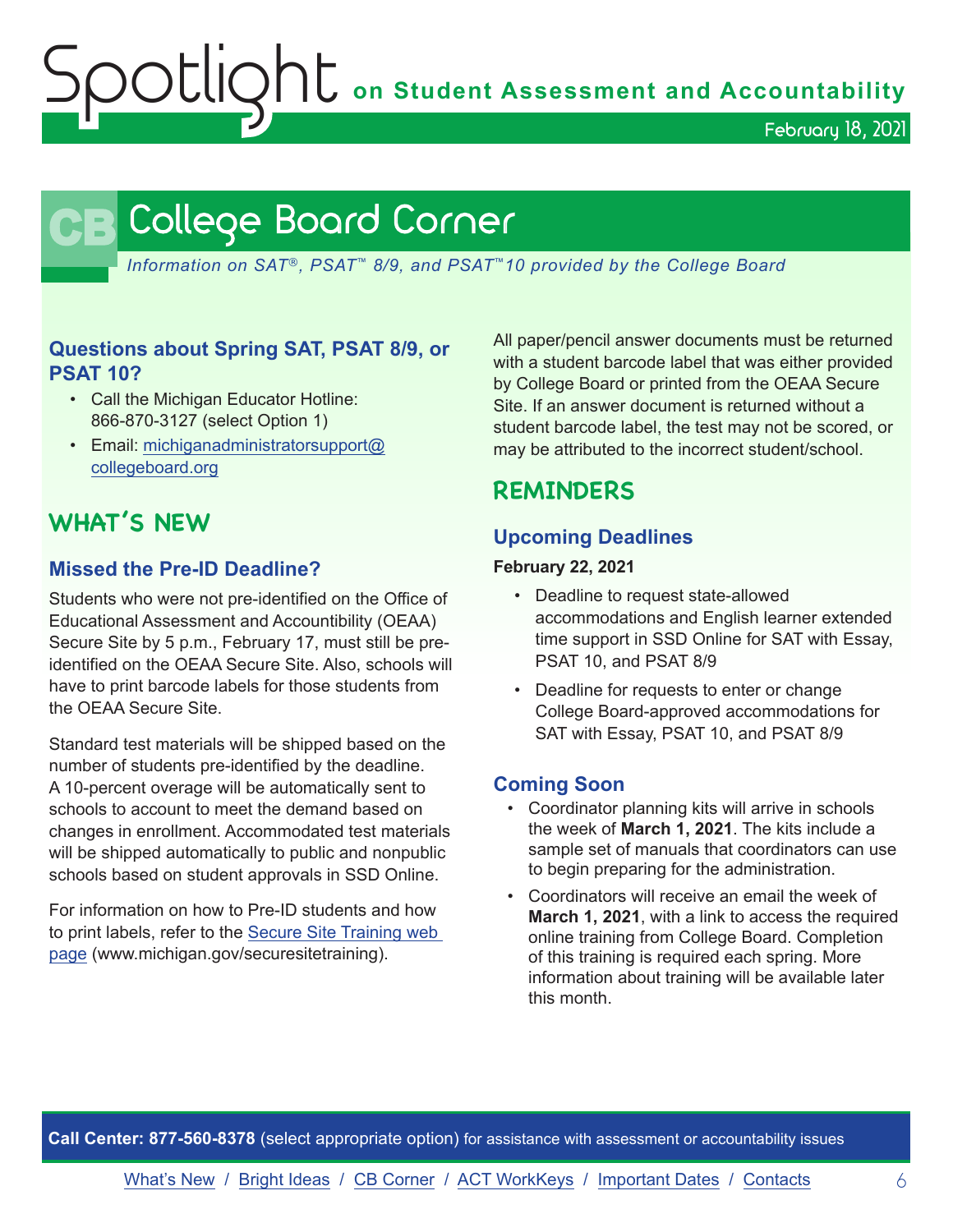$\mathop{\rm O}\nolimits$   $\mathop{\rm Cl}\nolimits$   $\mathop{\rm O}\nolimits$   $\mathop{\rm Cl}\nolimits$  on Student Assessment and Accountability

<span id="page-6-0"></span>

## **What's New**

#### **ACT WorkKeys Test Materials Shipments**

The initial window to submit student data for Pre-ID barcode labels and to order ACT WorkKeys standardtime and accommodations materials for the initial test dates (April 14 – 27, 2021) has closed.

The quantities of standard time ACT WorkKeys materials will be based on your school's Pre-ID student counts pulled from the Office of Educational Assessment and Accountability (OEAA) Secure Site as of 5 p.m. on February 17, 2021, minus the accommodations counts entered on the Initial Material Order page.

Secure and non-secure standard time and accommodations materials will be shipped for delivery either the week of **March 22, 2021** or **March 29, 2021**, as selected by the school on the Manage Participation screen in PearsonAccess<sup>next</sup>. The standard time and accommodations materials will be shipped in separate sets of boxes and may be delivered on different days within the selected delivery week.

Test materials will be shipped to the WorkKeys Coordinator's mailing address (not the building address) as listed in the [Educational Entity Master](www.michigan.gov/EEM)  [\(EEM\)](www.michigan.gov/EEM) (www.michigan.gov/eem) as of February 17, 2021.

FedEx tracking information will be available beginning **March 19, 2021** on the **Material Order Reports** page on the OEAA Secure Site. You can access

the Material Order Summary Report under the Assessment Registration menu and then the submenu of Material Orders.

If you do not receive your test materials by **April 2, 2021**, call ACT for resolution.

Within 24 hours of receipt, compare the packing list to the materials received using the guidelines found in the [ACT Test Coordinator Information Manual](https://www.act.org/content/dam/act/secured/documents/pdfs/state-district-test-coordinator-paper-test.pdf). This manual is posted on the [ACT state testing website](http://www.act.org/stateanddistrict/michigan) (http://www.act.org/stateanddistrict/michigan) on the **WorkKeys on Paper** page in the **Administration** stage.

#### **Ordering Additional ACT WorkKeys Test Materials**

If after checking in your test materials you find the number of students scheduled to test April 14 – 27, 2021 exceeds the number of test materials received, order additional ACT WorkKeys materials through the [OEAA Secure Site](http://www.michigan.gov/oeaa-secure) (www.michigan.gov/oeaa-secure) **March 23** through **April 6, 2021 at 11:59 p.m. ET**.

Instructions for **Additional Material Orders** can be found on the [Secure Site Training web page](http://www.michigan.gov/securesitetraining) (www. michigan.gov/securesitetraining).

If a new student arrives in your school after February 17, Pre-ID the student data in the OEAA Secure Site and print a barcode label locally; use the blank page of labels that ACT will include with your test materials, or a white label you have purchased elsewhere.

*(Continued on next page)*

**Call Center: 877-560-8378** (select appropriate option) for assistance with assessment or accountability issues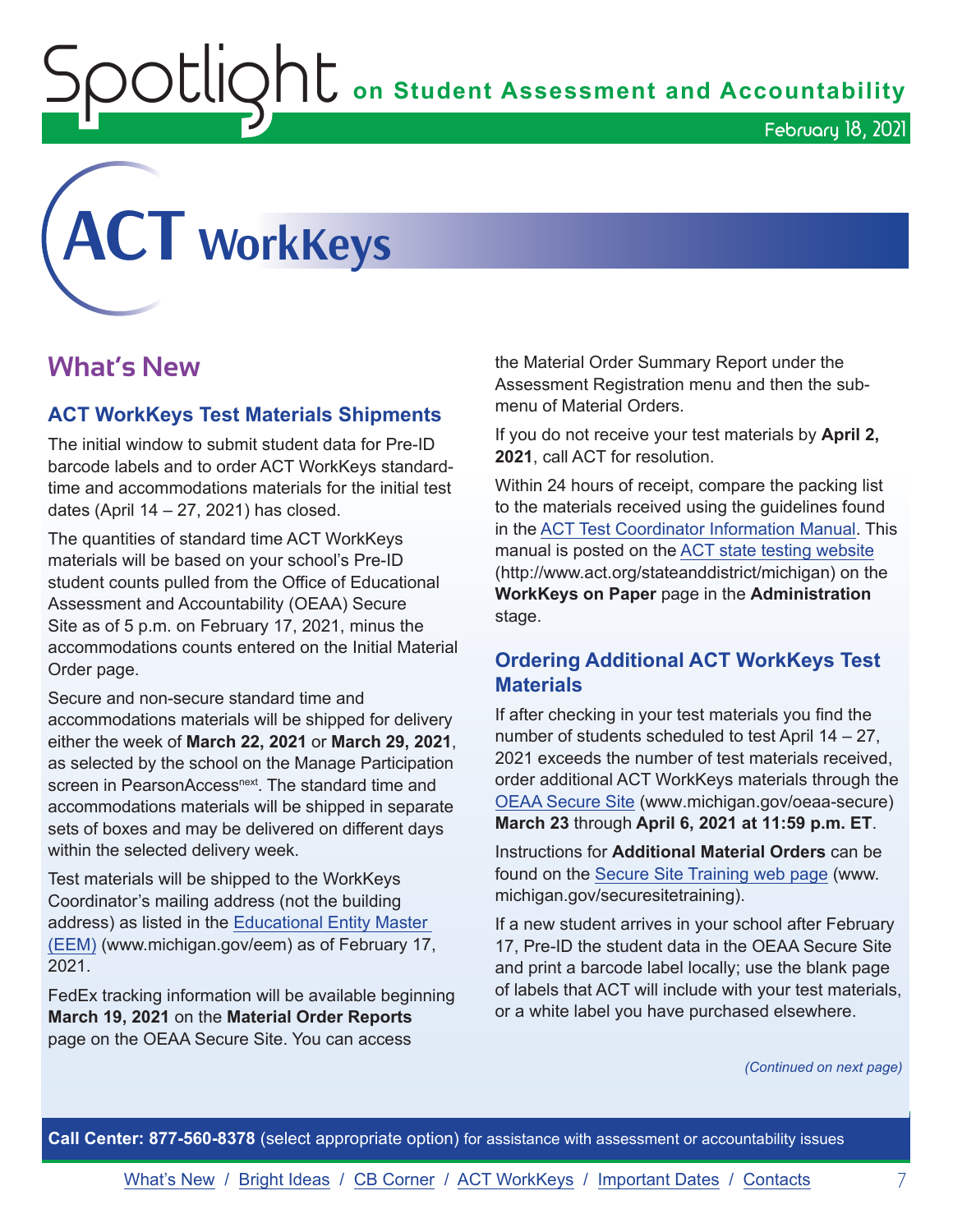OUIQhU on Student Assessment and Accountability

February 18, 2021



If your order did not include the correct quantities of the following materials, call ACT for resolution:

- Test Administration Forms
- Site Headers
- Return polymailers, colored return labels, and/or FedEx return labels

#### **Student Preparation – Go For Platinum!**

Encourage students to understand the types of questions they will see, since they differ from other types of exams. Students and teachers can access **free** [practice questions](https://www.act.org/content/act/en/products-and-services/workkeys-for-job-seekers/preparation.html) from all three tests; the questions range from easier content (Level 3), to the most difficult (Level 7). Teachers and students may use these practice questions as Questions of the Day or as warm-up activities in the weeks leading up to test day.

Students can also create a user account and take **free**  full-length [online practice tests](https://testregistration.org/rsp/Login.do?event=go&realm=20770563). This allows students to pace themselves in real-time test scenarios and receive scores indicating how they will perform on the WorkKeys tests.

For all upcoming events and deadlines, be sure to reference the following documents:

- [ACT WorkKeys Schedule of Events](https://content.act.org/michigan/r/YWy2bAxclTdZAcOxrrNErw/root), posted on the **WorkKeys on Paper** page
- [MME and High School PSAT List of Important](https://www.michigan.gov/mde/0,4615,7-140-22709_35150-544814--,00.html)  [Dates](https://www.michigan.gov/mde/0,4615,7-140-22709_35150-544814--,00.html), found on the [MME web page](www.michigan.gov/mme) (www.michigan.gov/mme) under **General Information**

#### **Contacting ACT**

If you have questions, you may:

- 1. contact ACT via the [Contact Us web page](http://www.act.org/aap/state/contact.html) [\(www.act.org/aap/state/contact.html\)](https://www.act.org/aap/state/contact.html)
- 2. call ACT at 800-553-6244 between 9:30 a.m. – 6:00 p.m. ET
	- standard time: ext. 2800
	- accommodations: ext.1788
- 3. email accommodations questions to [ACTStateAccoms@act.org](mailto:ACTStateAccoms%40act.org?subject=)

**Call Center: 877-560-8378** (select appropriate option) for assistance with assessment or accountability issues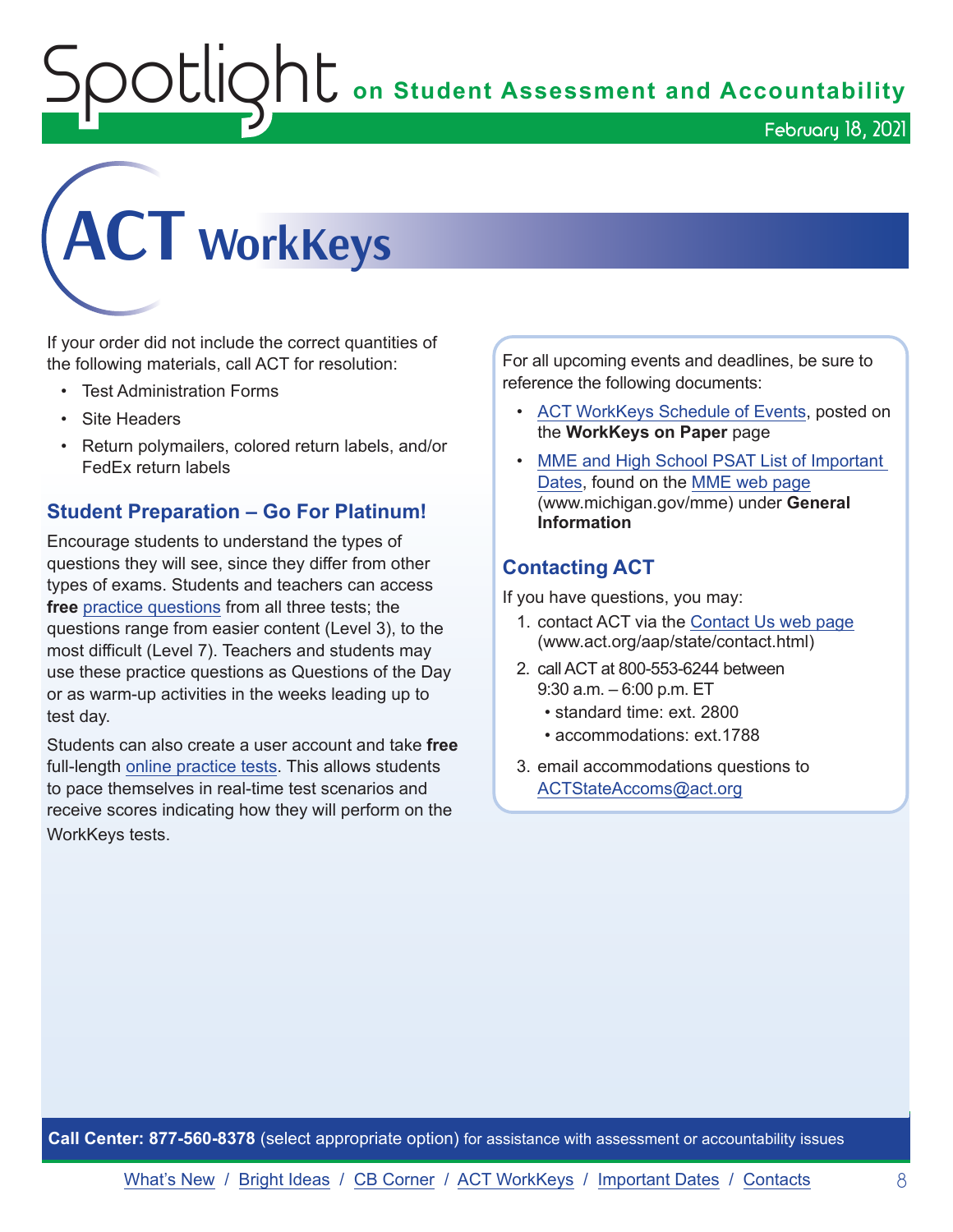## on Student Assessment and Accountability February 18, 2021 FП.

# <span id="page-8-0"></span>**Important Dates**

## **Approaching Deadlines!**

#### **February 22, 2021**

- Window to assign students to online testing sessions in the OEAA Secure Site for Spring 2021 **M-STEP**, **MI-Access**, **Early Literacy and Mathematics Benchmark Assessments CLOSES**
- Window to submit state-allowed accommodations and English learner extended time requests for **SAT with Essay**, **PSAT 10**, and **PSAT 8/9 CLOSES**

## **February 2021**

### **M-STEP and MI-Access**

#### **Now – March 5, 2021**

• Window for [Alternate INSIGHT Availability](https://www.surveymonkey.com/r/INSIGHTAvailabilityRequest)  [requests](https://www.surveymonkey.com/r/INSIGHTAvailabilityRequest) – for schools with regular instructional hours after 4 p.m., who plan to schedule **M-STEP** or **MI-Access FI** test sessions that extend beyond 4 p.m.

#### **WIDA**

#### **Now – April 9, 2021**

• **WIDA ACCESS and Alternate ACCESS for ELLs** Off-site Test Administration Request window in OEAA Secure Site

#### **Now – April 9, 2021**

Wed

• **WIDA ACCESS for ELLs** Pre-identification of students in OEAA Secure Site window

l nu

5

12

6

13

#### **Now – April 9, 2021**

• **WIDA ACCESS and Alternate ACCESS for ELLs** testing window (extended for Spring 2021)

#### **Early Literacy and Mathematics**

#### **Now – June 29, 2021**

• **Early Literacy and Mathematics Benchmark Assessments (K-2)** Pre-identification of students in OEAA Secure Site window

## **March 2021**

### **M-STEP, MI-Access, and Early Literacy and Mathematics**

#### **March 5, 2021**

• The DRC INSIGHT Portal opens for student and test session management

### **ACT WorkKeys**

#### **March 9, 2021:**

• Test Administration Training Webinar [Register here](https://event.on24.com/wcc/r/2786186/CF7F33DC4E50245260EB7C422A035629)

**Call Center: 877-560-8378** (select appropriate option) for assistance with assessment or accountability issues